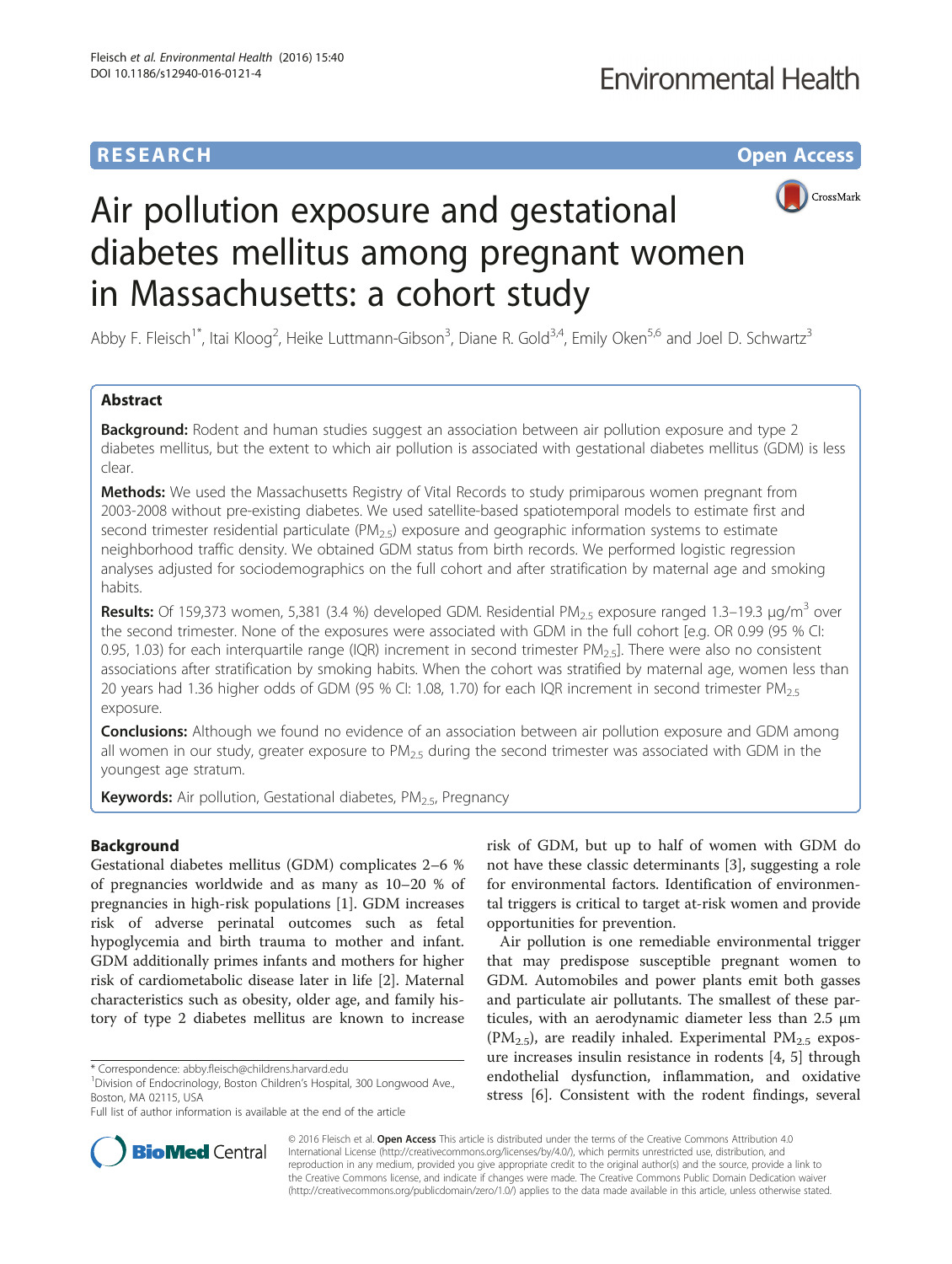epidemiologic studies have demonstrated an association between higher air pollution exposure and increased risk of type 2 diabetes mellitus [reviewed in [\[7](#page--1-0)]].

However, epidemiologic analyses of prenatal air pollution exposure and abnormal glucose tolerance in pregnancy are conflicting with most [[8](#page--1-0)–[11](#page--1-0)] but not all [[12](#page--1-0)] showing an association. Two of the prior studies were limited by use of birth cohorts with relatively small sample sizes and few cases of GDM [[8, 12](#page--1-0)] and another did not include individual-level socioeconomic status covariate data [[9\]](#page--1-0).

In the present analysis, our objective was to use the Massachusetts Registry of Vital Records to evaluate the extent to which first and second trimester residential exposure to  $PM_{2.5}$  and neighborhood traffic density were associated with GDM in a large cohort of pregnant women. We hypothesized that prenatal air pollution exposure would be associated with GDM.

# Methods

# Study population and design

We obtained data on registered live births in Massachusetts from January 1, 2003 through December 31, 2008 and latitude and longitude of each residential address at the time of delivery from the Massachusetts Registry of Vital Records and Statistics ([http://www.mass.gov/](http://www.mass.gov/eohhs/gov/departments/dph/programs/admin/dmoa/vitals/) [eohhs/gov/departments/dph/programs/admin/dmoa/](http://www.mass.gov/eohhs/gov/departments/dph/programs/admin/dmoa/vitals/) [vitals/\)](http://www.mass.gov/eohhs/gov/departments/dph/programs/admin/dmoa/vitals/). We obtained data only for births associated with a Massachusetts residential address. Daily  $PM_{2.5}$  exposure estimates were available as of January 1, 2003, so we included mothers in this analysis whose last menstrual period (LMP) occurred on or after January 1, 2003, which enabled us to create the early pregnancy  $PM_{2.5}$  exposure

estimates detailed below. Of the 362,148 women who met these inclusion criteria, we restricted the dataset to 161,144 nulliparous women to ascertain only independent observations in our analysis, as the Massachusetts Registry of Vital Records provides a unique ID for each birth rather than each woman. We further restricted our analysis to mothers who delivered at greater than 28 weeks gestation and thus had opportunity for GDM screening, and who did not have a prior history of diabetes. Our final sample included 159,373 women (Fig. [1\)](#page-2-0). The study was approved by the Massachusetts Department of Public Health and the Institutional Review Boards of the participating institutions.

## Exposure assessment

We used each woman's residential address at the time of delivery to estimate daily  $PM_{2.5}$  exposure throughout the pregnancy. To create  $PM<sub>2.5</sub>$  exposure estimates, we used a hybrid satellite-based spatiotemporal model developed by our group, which has been previously described in detail [\[13](#page--1-0)]. This model incorporates aerosol optical depth data from the MODIS Satellite and classic land use regression techniques to generate daily  $PM_{2.5}$  exposure estimates at the resolution of a 1x1km spatial grid. To create residential exposure estimates, each residential address was linked to the grid in which it was located. The mean daily "out-of-sample" ten-fold cross-validation of the model was excellent ( $R^2$  = 0.88).

To obtain first trimester exposure estimates, we averaged daily exposures from the date of LMP through 12th week of gestation. To obtain second trimester exposure estimates, we averaged daily exposures from the 13th through 24th week of gestation. To create these time windows, we used the birth certificate clinical estimate of gestational age rather than the estimate calculated based on reported LMP because the former has been shown to be a more accurate predictor of gestational age in birth registries [\[14](#page--1-0)], and its use is recommended by the American College of Obstetrics and Gynecology for public health research studies [\[15](#page--1-0)].

Our dataset included an estimate of residential traffic density [annual average daily traffic (vehicles/day) times length of road (km) within 100 m of the participants' residential address at the time of birth] from the Massachusetts Executive Office of Transportation 2002 road inventory, which we used for consistency with prior analyses of this cohort [[16, 17\]](#page--1-0). While our daily estimates of  $PM<sub>2.5</sub>$  were temporally and spatially resolved, estimates of neighborhood traffic density were only spatially resolved.

# Outcome assessment

Routine clinical screening for GDM is recommended for pregnant women in Massachusetts at the end of the second trimester of gestation (24–28 weeks). If serum glucose one hour after a non-fasting 50 g oral glucose challenge test (GCT) is  $\geq$  140 mg/dL, women are referred for a 3-hour fasting 100-g oral glucose tolerance test (OGTT). As per American Diabetes Association (ADA) criteria, pregnant women are classified as having GDM if they have  $\geq 2$  of the following abnormal values on the OGTT: blood glucose > 95 mg/dL at baseline,  $> 180 \text{ mg/dL}$  at 1 h,  $> 155 \text{ mg/dL}$  at 2 h, or > 140 mg/dL at 3 h [[18\]](#page--1-0). For this analysis, we obtained maternal GDM designation from the birth records.

# Assessment of covariates

We also retrieved data on other maternal characteristics (age, race/ethnicity, education, smoking status, prenatal insurance, Kotelchuck prenatal care index) as well as infant sex and date of birth directly from birth records. For consistency with prior analyses of this cohort [\[16, 17](#page--1-0)], we used data from the 2000 United States Census [[19](#page--1-0)] to calculate median annual household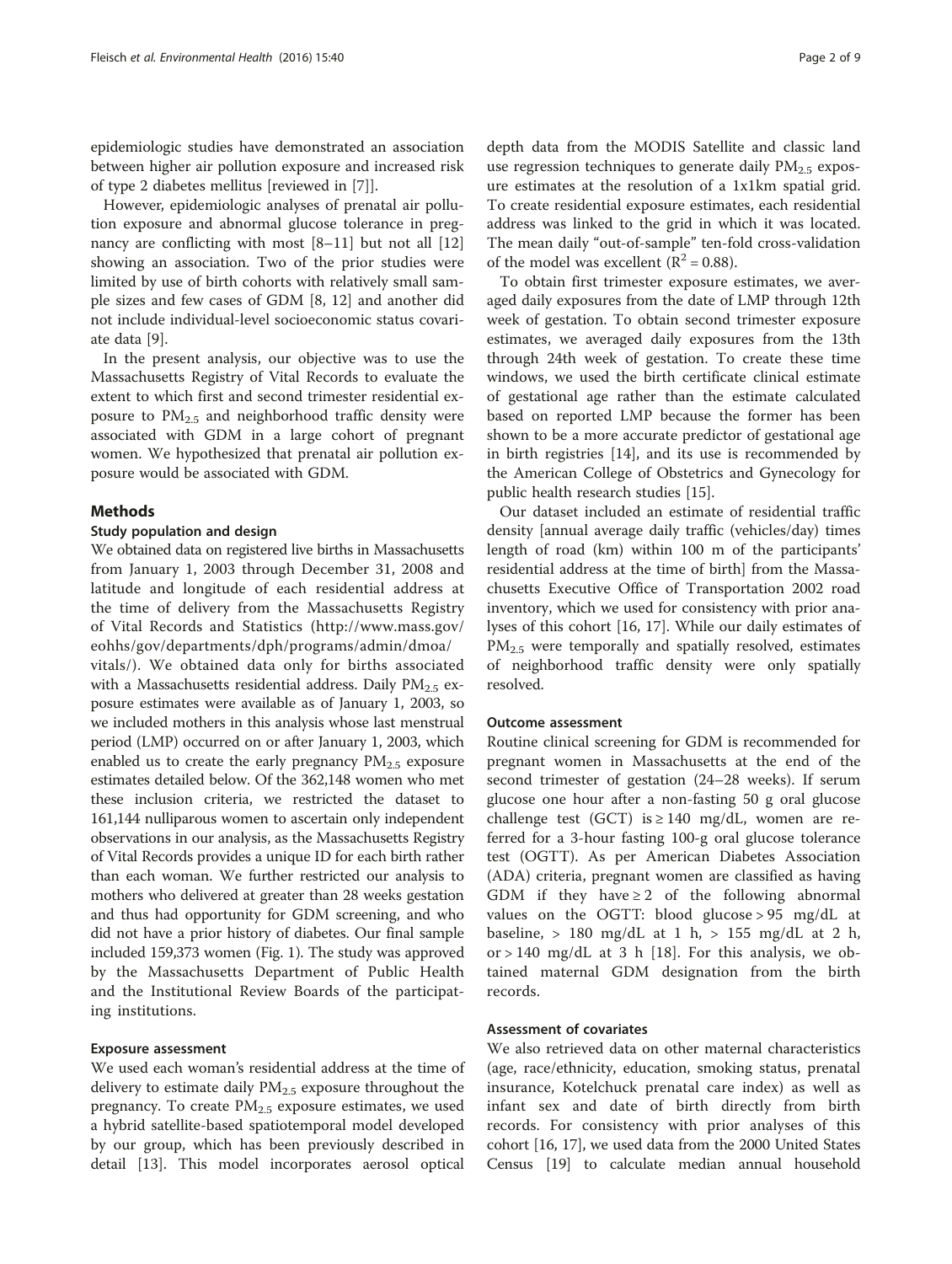<span id="page-2-0"></span>

income, percent open space, and median value of owneroccupied housing for the census tract associated with each residential address at the time of birth. We abstracted median annual household income and median value of owner-occupied housing directly from the Census, and we calculated percent open space by intersecting 2000 Census tract boundaries with information on land use for recreation and conservation from MassGIS [[20](#page--1-0)].

# Statistical analysis

We used logistic regression analyses to evaluate the associations of  $PM_{2.5}$  exposure and traffic density with GDM. We considered each exposure (first trimester  $PM_{2.5}$ , second trimester  $PM_{2.5}$ , and traffic density) in separate models. We first modeled exposures in quartiles to assess for potential non-linearity of exposure-outcome relationships. As we did not see any clear evidence of non-linearity, we also modeled each exposure as a continuous measure and expressed associations per 10–90 percentile increment in exposure. We first fit unadjusted models, followed by full multivariable models for each of the exposures. We included the following covariates potentially associated with air pollution exposure [\[21, 22](#page--1-0)] and/or GDM  $[1, 23]$  $[1, 23]$ : maternal age  $\langle 20 \rangle$  years, 20–35 years,  $\geq$  35 years), race/ethnicity (white, black, Asian/ Pacific Islander, Hispanic, other), education (less than high school, high school, some college, bachelor

degree, postgraduate degree), smoking habits [never, former, current low (<10 cigarettes/day), current high (>10 cigarettes per day)], and prenatal insurance (public versus private); census tract median household income (continuous), percent open space (continuous), and median value of owner occupied housing (continuous); season of birth [continuous sine and cosine of date as in [\[24](#page--1-0)]]; and date of birth (continuous). Additional adjustment for infant sex and Kotelchuck prenatal care index [[25](#page--1-0)] did not change associations; thus, we did not include these variables in our final models.

We also examined associations between air pollution and GDM within strata of maternal age  $( $20$  years,$ 20–35 years,  $\geq$  35 years) in light of data suggesting that children and young adults have higher susceptibility to air pollution [e.g. in relation to respiratory outcomes [[26\]](#page--1-0)], presumably due to higher respiratory minute volume, activity level, and time spent outdoors [\[27](#page--1-0)]. Within strata of maternal age, we adjusted for maternal age as a continuous variable. In addition, due to evidence for a synergistic interaction between air pollution and smoking in relation to outcomes such as respiratory health [[28](#page--1-0), [29\]](#page--1-0) and obesity [\[30, 31](#page--1-0)], we also examined associations between air pollution and GDM within strata of maternal smoking habits [never, former, current low (<10 cigarettes/day), current high (>10 cigarettes per day)].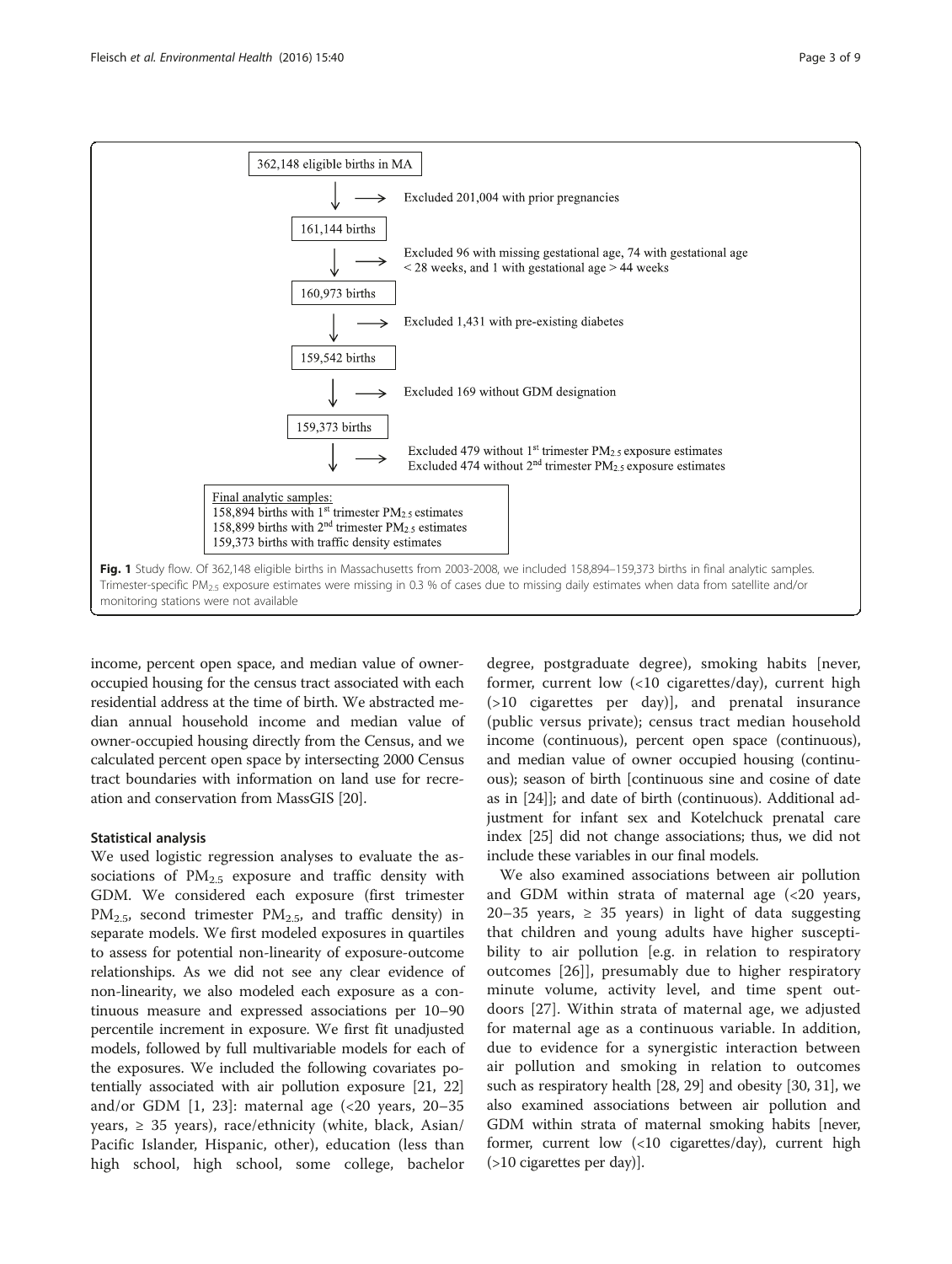<span id="page-3-0"></span>We also performed several sensitivity analyses. First, we restricted the sample to women who delivered singleton infants ( $n = 155,501$ ) for consistency with prior studies that examined the relationship between air pollution and GDM among singleton pregnancies only [[8](#page--1-0)–[11](#page--1-0)]. Next, as age appeared to be a strong and nonlinear negative confounder in this population, with older women living in less polluted areas but having a substantially increased risk of GDM (Table 1), we represented age as a cubic (age, age<sup>2</sup>, age<sup>3</sup>) rather than a categorical term in the multivariable model to maximize adjustment for this covariate. In addition, because restricting to nulliparous women decreased our sample size so substantially, we included both nulliparous and multiparous women ( $n = 358,053$ ) in multivariable analyses adjusted for parity in addition to the covariates listed above, with the knowledge that this larger dataset included non-independent observations. Finally, to further investigate the association we identified between second trimester  $PM_{2.5}$  exposure and GDM in the youngest mothers, we compared the exposures and sociodemographics of young mothers with versus without GDM. All analyses were conducted using SAS Version 9.4 (SAS Institute Inc, Cary, NC).

Table 1 Characteristics of Massachusetts mothers, (1) overall, (2) by quartile of second trimester PM<sub>2.5</sub> exposure, and (3) in the subset of those with gestational diabetes mellitus (GDM)

|                                                                |                        | Second trimester PM <sub>2.5</sub> <sup>a</sup> |                    |                                |                    |                         |
|----------------------------------------------------------------|------------------------|-------------------------------------------------|--------------------|--------------------------------|--------------------|-------------------------|
| Characteristic                                                 | Total<br>$n = 159,373$ | Q1<br>$n = 39,724$                              | O2<br>$n = 39,725$ | Q <sub>3</sub><br>$n = 39,725$ | Q4<br>$n = 39,725$ | With GDM<br>$n = 5,381$ |
| Percent                                                        |                        |                                                 |                    |                                |                    |                         |
| Age                                                            |                        |                                                 |                    |                                |                    |                         |
| $<$ 20 years                                                   | 9                      | 8                                               | 9                  | 10                             | 11                 | 3                       |
| $20 - 35$ years                                                | 74                     | 74                                              | 74                 | 73                             | 74                 | 70                      |
| $\geq$ 35 years                                                | 17                     | 18                                              | 17                 | 17                             | 15                 | 27                      |
| Race/ethnicityb                                                |                        |                                                 |                    |                                |                    |                         |
| White                                                          | 70                     | 76                                              | 71                 | 68                             | 64                 | 64                      |
| Black                                                          | $\overline{7}$         | 5                                               | $\overline{7}$     | 8                              | 9                  | $\overline{7}$          |
| Asian/Pacific Islander                                         | 8                      | $\overline{7}$                                  | 8                  | 9                              | 9                  | 16                      |
| Hispanic                                                       | 12                     | 9                                               | 12                 | 13                             | 15                 | 10                      |
| Other                                                          | $\overline{2}$         | $\overline{2}$                                  | $\overline{2}$     | 3                              | 3                  | $\overline{2}$          |
| Education <sup>c</sup>                                         |                        |                                                 |                    |                                |                    |                         |
| Less than high school                                          | 11                     | 9                                               | 10                 | 11                             | 13                 | $\overline{7}$          |
| High school                                                    | 24                     | 22                                              | 24                 | 24                             | 25                 | 24                      |
| Some college                                                   | 20                     | 21                                              | 20                 | 20                             | 20                 | 24                      |
| Bachelor degree                                                | 28                     | 30                                              | 28                 | 27                             | 26                 | 28                      |
| Postgraduate degree                                            | 17                     | 18                                              | 17                 | 17                             | 17                 | 16                      |
| Public prenatal insuranced                                     | 31                     | 28                                              | 31                 | 31                             | 35                 | 26                      |
| Smoking habits <sup>e</sup>                                    |                        |                                                 |                    |                                |                    |                         |
| Never                                                          | 85                     | 84                                              | 85                 | 85                             | 86                 | 86                      |
| Former                                                         | 9                      | 10                                              | 9                  | 9                              | 8                  | 9                       |
| Current low (<10 cigs)                                         | 5                      | 5                                               | 5                  | $\overline{4}$                 | $\overline{4}$     | 3                       |
| Current high (>10 cigs)                                        | $\overline{2}$         | $\overline{2}$                                  | $\overline{2}$     | $\overline{2}$                 | $\overline{2}$     | $\overline{2}$          |
| Gestational diabetes                                           | 3                      | $\overline{4}$                                  | 3                  | 3                              | 3                  | 100                     |
| Mean (SD)                                                      |                        |                                                 |                    |                                |                    |                         |
| Open space in census tract (%)                                 | 12(11)                 | 13(11)                                          | 12(11)             | 11(11)                         | 10(11)             | 11(11)                  |
| Median household income in<br>census tract $(5)$               | 51,000 (20,000)        | 55,000 (19,000)                                 | 52,000 (20,000)    | 51,000 (20,000)                | 47,000 (19,000)    | 50,000 (19,000)         |
| Median value of owner occupied<br>housing in census tract (\$) | 198,000 (120,000)      | 195,000 (101,000)                               | 193,000 (106,000)  | 198,000 (116,000)              | 205,000 (150,000)  | 184,000 (99,000)        |

<sup>a</sup>Second trimester PM<sub>2.5</sub> exposure quartiles mean (SD): Q1 8.2 (0.8), Q2 9.8 (0.4), Q3 11.0 (0.3), Q4 12.6 (0.8). <sup>b</sup>84 missing from total cohort; <sup>c</sup>141 missing from total cohort; <sup>d</sup>42 missing from total cohort; <sup>e</sup>154 missing from total cohort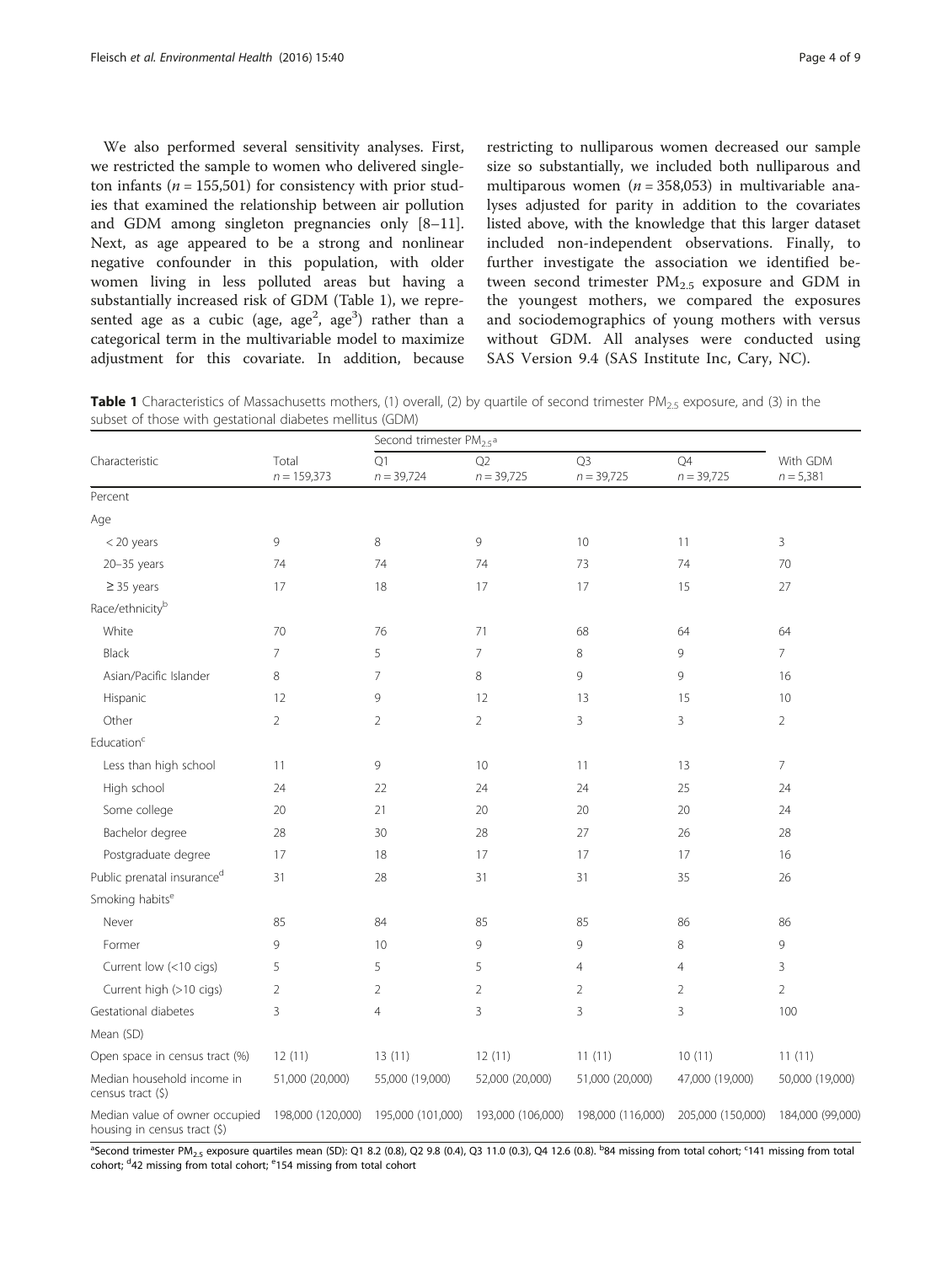# Results

# Population characteristics

Of the 159,373 women in the study population, 5,381 (3.4 %) had GDM. Mean (SD) maternal age at delivery among these primiparous mothers was 28.4 (6.3) years. 70 % of women were white, 31 % had public prenatal insurance, and 85 % were nonsmokers (Table [1\)](#page-3-0).

Mean (SD, range)  $PM_{2.5}$  exposure was 10.4  $\mu$ g/m<sup>3</sup> (1.7, 3.1–17.1) for the first trimester and 10.4  $\mu$ g/m<sup>3</sup> (1.7, 1.3–19.3) for the second trimester. For context, the Environmental Protection Agency (EPA) standard for annual PM<sub>2.5</sub> exposure was 15  $\mu$ g/m<sup>3</sup> during the years of the study. Neighborhood traffic density mean (SD, range) was 1,317 (2,026, 0–37,306) vehicles/day x km of road within 100 m of residential address. Exposures were weakly correlated (Spearman correlation coefficients −0.1 for first with second trimester  $PM_{2.5}$ , and 0.2 for traffic density with  $PM_{2.5}$  in either trimester) (Table 2), consistent with the fact that  $PM_{2.5}$  emissions in Massachusetts are primarily from regional rather than local traffic sources [\[32\]](#page--1-0).

Mothers with higher residential  $PM_{2.5}$  exposure during the second trimester were more likely to be younger, less educated, and nonsmokers. They were also more likely to have public prenatal insurance and live in a census tract with a lower median household income, less open space, and higher median value of owner-occupied housing (Table [1\)](#page-3-0). Women with GDM (vs. those without) were more likely to be Asian/Pacific Islander. They were also more likely to be older and have private prenatal insurance but live in a census tract with lower median household income, less open space, and lower median value of owner-occupied housing (Table [1](#page-3-0)). The distribution of characteristics with first trimester air pollution exposure was similar.

# Primary analyses

Residential  $PM_{2.5}$  exposure during the first and second trimesters and neighborhood traffic density were not associated with higher odds of GDM in unadjusted or covariate-adjusted analyses. Unadjusted odds of GDM for women in the highest  $(Q4)$  (vs. lowest  $(Q1)$ ) quartile

of exposure was 0.92 (95 % CI: 0.85, 1.00) for first trimester  $PM_{2.5}$  exposure, 0.98 (95 % CI: 0.90, 1.05) for second trimester  $PM_{2.5}$  exposure, and 1.01 (95 % CI: 0.93, 1.09) for neighborhood traffic density. Results of adjusted models were similar [e.g. odds of GDM for Q4 vs. Q1 was 1.00 (95 % CI: 0.96, 1.04) for first trimester PM<sub>2.5</sub>, 0.99 (95 % CI: 0.91, 1.08) for second trimester  $PM_{2.5}$ , and 1.03 (95 % CI: 0.95, 1.12) for traffic density]. When we represented  $PM_{2.5}$  and traffic density exposures as continuous variables (per 10–90 percentile range), relationships with GDM remained null (Table [3\)](#page-5-0).

## Stratified analyses

When we examined the association between air pollution exposure and GDM within strata of maternal age, we observed an association between second trimester residential  $PM_{2.5}$  exposure and GDM in mothers who were less than 20 years of age at the time of delivery (Table [4\)](#page-6-0). Within this group of women, those who lived at a residence in the highest  $(Q4)$  versus lowest  $(Q1)$ quartile of  $PM<sub>2.5</sub>$  exposure during the second trimester had 1.97 (95 % CI: 1.17, 3.32) times the odds of developing GDM. Within this stratum, odds of GDM was consistently higher in Q2, Q3, and Q4 versus Q1 of second trimester  $PM_{2.5}$  exposure, and for each 10–90 percentile increment in exposure, odds of GDM was 1.76 times higher (95 % CI: 1.16, 2.7). In mothers greater than 35 years of age at the time of delivery, those in the highest versus lowest quartile of  $PM<sub>2.5</sub>$  exposure during the first trimester had 1.18 (95 % CI: 1.00, 1.39) times the odds of developing GDM, although Q2, Q3, and Q4 versus Q1 odds ratios did not increase monotonically, and, in fact, the Q3 versus Q1 comparison was close to 1. There were no other associations between prenatal pollution and GDM within the age strata (Table [4](#page-6-0)).

Residential  $PM<sub>2.5</sub>$  exposure and traffic density were not consistently associated with GDM within strata of maternal smoking habits. For example, for each 10–90 percentile increment in second trimester  $PM<sub>2.5</sub>$  exposure, odds of GDM was 0.97 (95 % CI: 0.89, 1.05) for women who never smoked, 0.90 (95 % CI: 0.70, 1.16) for women who smoked prior to pregnancy, 1.37 (95 % CI:

Table 2 Distributions of participant air pollution exposure data and correlations between exposures (Spearman r)

|                                   | First trimester $PM_{2.5}$ (µg/m <sup>3</sup> ) | Second trimester $PM_{25}$ (µg/m <sup>3</sup> ) | Traffic density <sup>a</sup> |
|-----------------------------------|-------------------------------------------------|-------------------------------------------------|------------------------------|
| Mean (SD)                         | 10.4(1.7)                                       | 10.4(1.7)                                       | 1,317 (2,025)                |
| Minimum                           | 3.1                                             | 1.3                                             | $\mathbf{0}$                 |
| Maximum                           | 17.1                                            | 19.3                                            | 37,306                       |
| Spearman r                        |                                                 |                                                 |                              |
| First trimester $PM_{2.5}$        | 1.0                                             | $-0.10$                                         | 0.21                         |
| Second trimester PM <sub>25</sub> | $-0.10$                                         | 1.0                                             | 0.20                         |
| Traffic density                   | 0.21                                            | 0.20                                            | 1.0                          |

<sup>a</sup>Vehicles/day x km of road within 100 m of residential address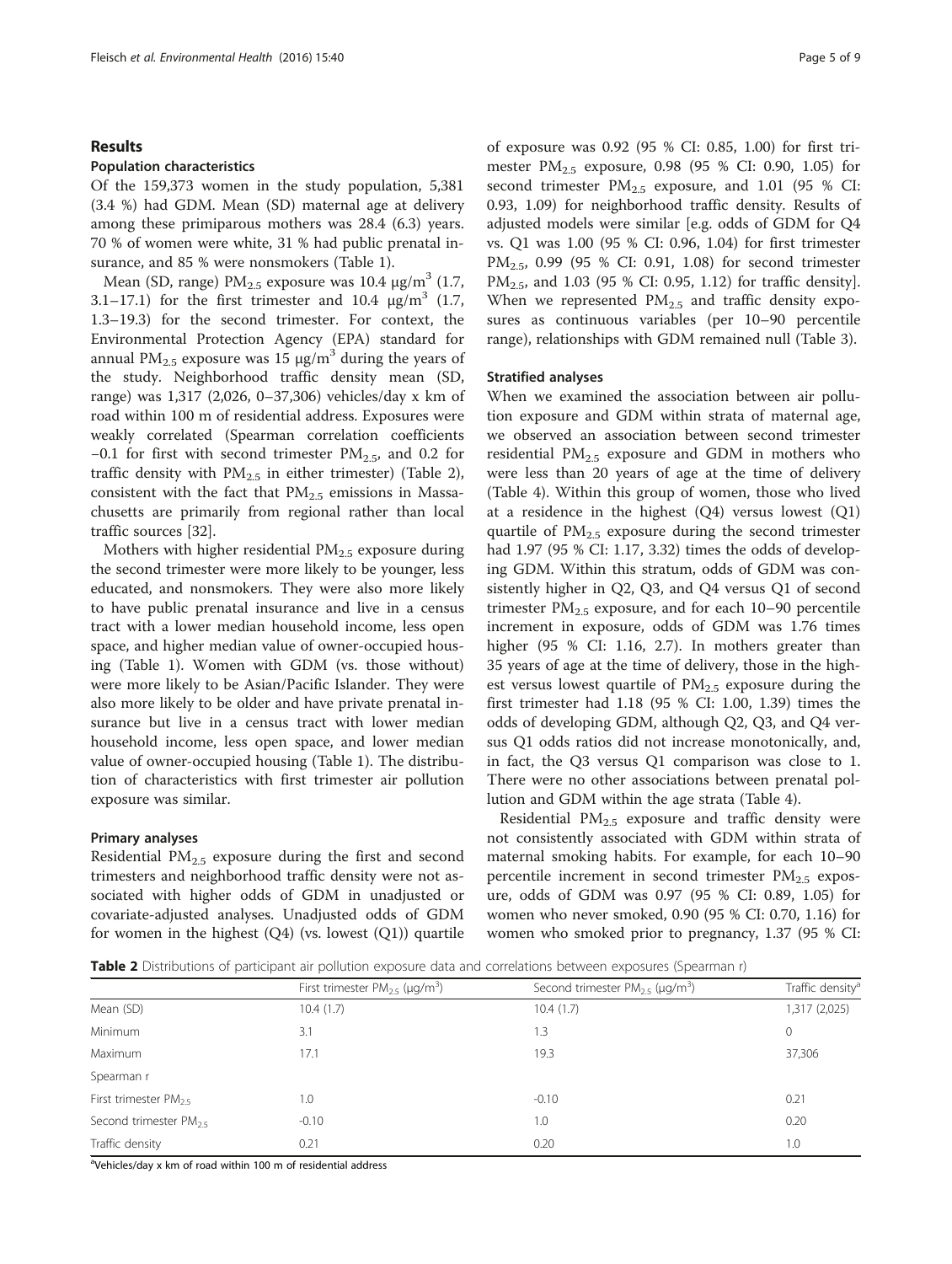<span id="page-5-0"></span>Table 3 Unadjusted and covariate-adjusted<sup>a</sup> odds ratios (95 % confidence intervals) for gestational diabetes mellitus versus normal glucose tolerance

| Exposure                                 | Unadjusted <sup>b</sup> | Covariate-adjusted <sup>c</sup> |  |
|------------------------------------------|-------------------------|---------------------------------|--|
| First trimester $PM_{2.5}$               |                         |                                 |  |
| Q1 (3.1-9.3 $\mu q/m^3$ )                | 1.00 (reference)        | 1.00 (reference)                |  |
| Q2 (9.3-10.4 $\mu$ g/m <sup>3</sup> )    | 0.95(0.88, 1.03)        | 1.00 (0.93, 1.09)               |  |
| Q3 (10.4-11.5 µg/m <sup>3</sup> )        | 0.91(0.84, 0.98)        | $0.97$ $(0.89, 1.05)$           |  |
| Q4 (11.5-17.1 $\mu$ g/m <sup>3</sup> )   | $0.92$ $(0.85, 1.00)$   | 1.00 (0.92, 1.09)               |  |
| 10-90 percentile range $(4.3 \mu g/m^3)$ | $0.92$ $(0.86, 0.99)$   | 1.01 (0.93, 1.09)               |  |
| Second trimester PM <sub>25</sub>        |                         |                                 |  |
| Q1 (1.3–9.2 $\mu$ g/m <sup>3</sup> )     | 1.00 (reference)        | 1.00 (reference)                |  |
| Q2 (9.2-10.4 $\mu$ g/m <sup>3</sup> )    | 0.98(0.91, 1.06)        | 1.04 (0.96, 1.13)               |  |
| Q3 (10.4-11.6 $\mu$ g/m <sup>3</sup> )   | 0.90(0.83, 0.97)        | $0.95$ (0.88, 1.03)             |  |
| Q4 (11.6-19.3 $\mu$ g/m <sup>3</sup> )   | 0.98(0.9, 1.05)         | 0.99(0.91, 1.08)                |  |
| 10-90 percentile range $(4.5 \mu q/m^3)$ | $0.96$ $(0.89, 1.03)$   | $0.97$ (0.90, 1.05)             |  |
| Traffic density <sup>d</sup>             |                         |                                 |  |
| $Q1(0-280)$                              | 1.00 (reference)        | 1.00 (reference)                |  |
| Q2 (280-744)                             | 1.02(0.95, 1.10)        | 1.04 (0.96, 1.12)               |  |
| Q3 (744-1,636)                           | 0.99(0.91, 1.07)        | 1.01 (0.93, 1.10)               |  |
| Q4 (1,636-37,306)                        | 1.01 (0.93, 1.09)       | 1.03 (0.95, 1.12)               |  |
| 10-90 percentile range (2,799)           | 1.00 (0.96, 1.04)       | 1.00 (0.97, 1.04)               |  |

<sup>a</sup>Adjusted for maternal characteristics (age, race/ethnicity, education, prenatal insurance, smoking habits), census tract characteristics (median household income, percent open space, and median value of owner occupied housing), and timing of birth (season and date)

<sup>b</sup>Sample sizes for unadjusted analyses were 158,894 for associations of first trimester PM<sub>2.5</sub>, 158,899 for second trimester PM<sub>2.5</sub>, and 159, 373 for traffic density

<sup>c</sup>Sample sizes for covariate-adjusted analyses were 158,613 for associations of first trimester  $PM<sub>2.5</sub>$ , 158,618 for second trimester  $PM<sub>2.5</sub>$ , and 159,025 for traffic density

<sup>d</sup>Vehicles/day x km of road within 100 m of residential address

0.91, 2.06) for women who smoked less than 10 cigarettes per day, and 0.98 (95 % CI: 0.52, 1.83) for women who smoked more than 10 cigarettes per day (data not shown).

# Sensitivity analyses

When we restricted the sample to women with singleton pregnancies and when we represented age as a cubic rather than a categorical term, there was no change to the pattern of results (data not shown). When we included multiparous women, there was no change to the pattern of results as compared to our primary analyses with the exception of the following: (1) we found no association between first trimester  $PM_{2.5}$  and GDM in mothers greater than 35 years of age, and (2) odds of GDM was higher per 10–90 percentile range increment of first and second trimester  $PM_{2.5}$  exposure in the subset of mothers who smoked less than 10 cigarettes per day during pregnancy [OR: 1.34 (95 % CI: 1.06,1.68) for first trimester  $PM_{2.5}$  and 1.30 (95 % CI: 1.03,1.65) for second

trimester  $PM_{2.5}$ ] (data not shown). When we compared young mothers with versus without GDM, sociodemographics were generally similar between the groups, although those with GDM were less likely to smoke, more likely to have attended some college, and more likely to live in census tracts with somewhat lower median household income, less open space, and lower median value of owner-occupied housing. Young mothers with versus without GDM had higher residential  $PM_{2.5}$  exposure during the second trimester, but lower neighborhood traffic density (Additional file [1\)](#page-7-0).

# **Discussion**

In our analysis of Massachusetts birth registry data from 2003-2008, pregnant women with high residential  $PM_{2.5}$ exposure during the first or second trimester or high neighborhood traffic density had the same odds of developing GDM as women with lower exposures. When we examined this association within strata of maternal age, the youngest mothers (<20 years of age) had increased odds of GDM when exposed to higher residential  $PM_{2.5}$ during the second trimester.

Our findings are consistent with prior populationbased studies that have shown an association between GDM and prenatal exposure to  $NO<sub>x</sub>$  or ozone [[9](#page--1-0)–[11](#page--1-0)] but found weaker or no associations with exposure to  $PM_{2,5}$  [[8, 10](#page--1-0), [11\]](#page--1-0) or traffic density [\[8](#page--1-0), [9, 12\]](#page--1-0). The overall lack of a consistent association between  $PM_{2.5}$  exposure and GDM in human observational studies is in contrast to a growing body of epidemiologic literature showing an association between  $PM<sub>2.5</sub>$  and type 2 diabetes mellitus, [reviewed in [[7\]](#page--1-0)] and rodent studies confirming an association between  $PM_{2.5}$  and insulin resistance in non-pregnant adults [[4, 33\]](#page--1-0). PM<sub>2.5</sub> is primarily thought to lead to insulin resistance through oxidative damage, endothelial dysfunction, and inflammation [[4, 34](#page--1-0)], whereas the specific mechanisms of  $NO<sub>x</sub>$  and ozoneinduced insulin resistance are not as well-understood. In one rodent study, ozone-induced insulin resistance was associated with neuronal activation and sympathetic stimulation [[35\]](#page--1-0) but not with the increase in circulating inflammatory cytokines that has been observed following  $PM_{2,5}$  exposure [[4](#page--1-0), [33\]](#page--1-0). Pregnant women may be more vulnerable to  $NO<sub>x</sub>$  or ozone-specific mechanisms, and the role of each of these pollutants and mechanisms of action in relation to GDM should be studied in pregnant rodent models.

Although prenatal residential  $PM_{2.5}$  exposure and traffic density were not associated with GDM in analyses of our complete study population, we found higher second trimester  $PM_{2.5}$  exposure (i.e. quartiles 2–4 vs. the lowest quartile) to be associated with almost twice the odds of GDM in the subset of women less than 20 years of age. Second trimester exposures are biologically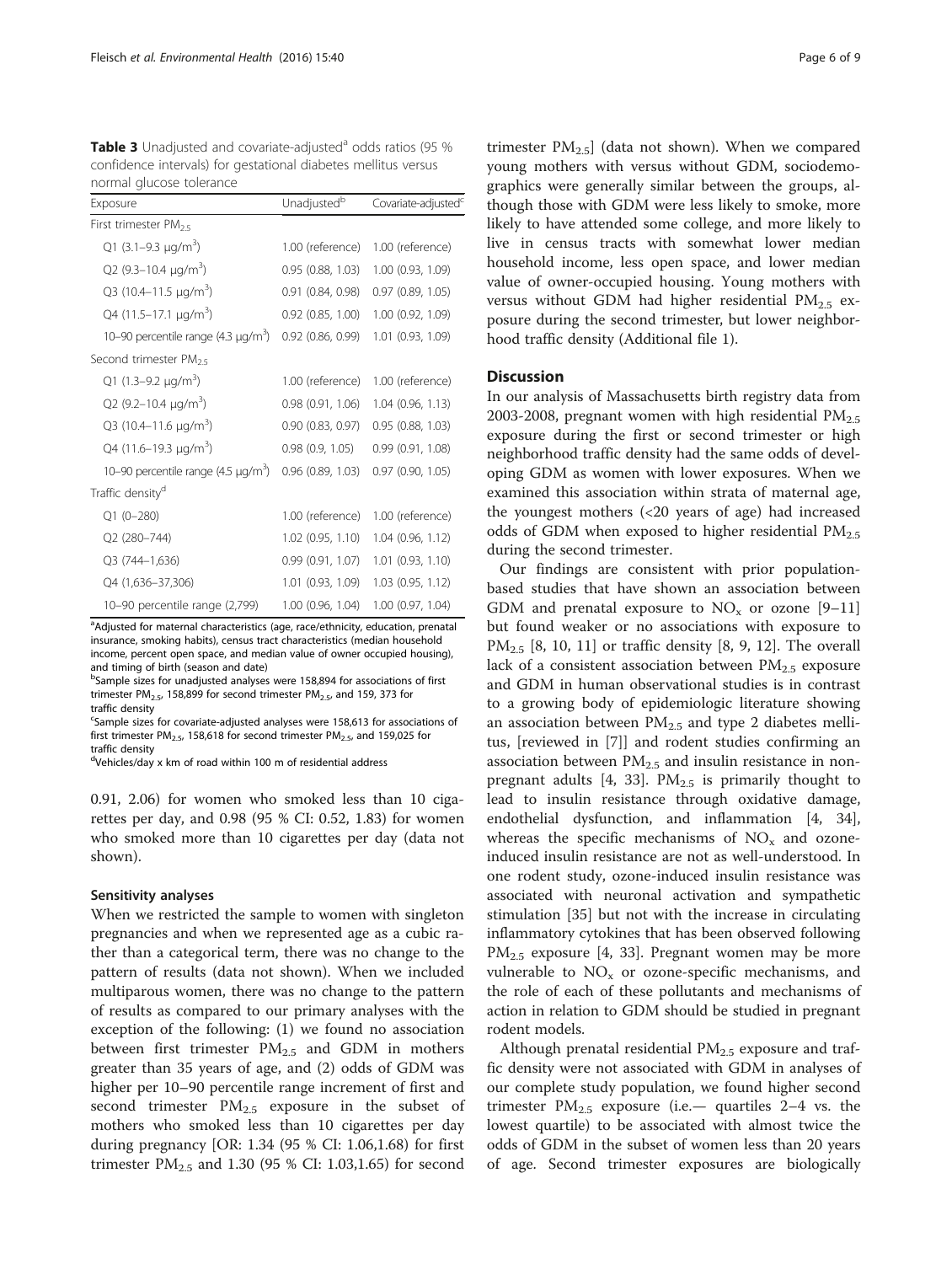<span id="page-6-0"></span>Table 4 Covariate-adjusted<sup>a</sup> odds ratios (95 % confidence intervals) for gestational diabetes mellitus versus normal glucose tolerance, by maternal age. Estimates with 95 % confidence intervals that do not cross the null are bolded

| Exposure                               | $<$ 20 years $b$      | $20 - < 35$ years <sup>c</sup> | $\geq$ 35 years <sup>d</sup> |
|----------------------------------------|-----------------------|--------------------------------|------------------------------|
| First trimester $PM_{2.5}$             |                       |                                |                              |
| Q1 (3.1-9.3 $\mu$ g/m <sup>3</sup> )   | 1.00 (reference)      | 1.00 (reference)               | 1.00 (reference)             |
| Q2 (9.3-10.4 $\mu$ g/m <sup>3</sup> )  | $0.84$ $(0.55, 1.29)$ | 0.98(0.89, 1.08)               | 1.08 (0.93, 1.26)            |
| Q3 (10.4-11.5 $\mu$ g/m <sup>3</sup> ) | $0.81$ $(0.52, 1.26)$ | 0.96 (0.87, 1.06)              | 0.99(0.85, 1.17)             |
| Q4 (11.5-17.1 µg/m <sup>3</sup> )      | $0.72$ (0.46, 1.13)   | $0.94$ $(0.85, 1.04)$          | 1.18 (1.00, 1.39)            |
| 10-90%ile range $(4.3 \text{ µg/m}^3)$ | $0.78$ $(0.51, 1.88)$ | 0.95(0.87, 1.04)               | 1.16 (1.00, 1.35)            |
| Second trimester $PM_{2.5}$            |                       |                                |                              |
| Q1 (1.3–9.2 $\mu$ g/m <sup>3</sup> )   | 1.00 (reference)      | 1.00 (reference)               | 1.00 (reference)             |
| Q2 (9.2-10.4 $\mu$ g/m <sup>3</sup> )  | 2.12 (1.27, 3.53)     | 1.03(0.94, 1.13)               | 1.00 (0.86, 1.16)            |
| Q3 (10.4–11.6 $\mu$ g/m <sup>3</sup> ) | 2.00 (1.19, 3.36)     | 0.95(0.86, 1.05)               | 0.89 (0.76, 1.04)            |
| Q4 (11.6-19.3 µg/m <sup>3</sup> )      | 1.97 (1.17, 3.32)     | 1.01(0.91, 1.11)               | 0.88 (0.75, 1.04)            |
| 10-90%ile range $(4.5 \mu g/m^3)$      | 1.76 (1.16, 2.69)     | 0.99(0.90, 1.08)               | $0.88$ (0.76, 1.03)          |
| Traffic density <sup>e</sup>           |                       |                                |                              |
| $Q1(0-280)$                            | 1.00 (reference)      | 1.00 (reference)               | 1.00 (reference)             |
| Q2 (280-744)                           | 1.34(0.83, 2.17)      | 1.02 (0.92, 1.12)              | 1.07 (0.92, 1.24)            |
| Q3 (744-1,636)                         | 1.12 (0.68, 1.84)     | $1.01$ $(0.91, 1.11)$          | 1.02 (0.87, 1.19)            |
| Q4 (1,636-37,306)                      | $0.92$ $(0.55, 1.56)$ | 1.04(0.95, 1.15)               | 1.01 (0.86, 1.19)            |
| 10-90%ile range (2,799)                | $0.80$ $(0.58, 1.11)$ | 1.01 (0.97, 1.06)              | 0.99 (0.92, 1.06)            |

a<br>Adjusted for maternal characteristics (age, race/ethnicity, education, prenatal insurance, smoking habits), census tract characteristics (median household income percent open space, and median value of owner occupied housing), and timing of birth (season and date)

bSample sizes for analyses of women < 20 years of age were 14,928 for associations of first trimester PM<sub>2.5</sub>, 14,929 for second trimester PM<sub>2.5</sub>, and 14,974 for traffic density

<sup>c</sup>Sample sizes for analyses of women 20- < 35 years of age were 117,029 for associations of first trimester PM<sub>2.5</sub>, 117,031 for second trimester PM<sub>2.5</sub>, and 117,333 for traffic density

<sup>d</sup>Sample sizes for analyses of women > 35 years of age were 26,656 for associations of first trimester PM<sub>2.5</sub>, 26,658 for second trimester PM<sub>2.5</sub>, and 26,718 for traffic density

eVehicles/day x km of road within 100 m of residential address

relevant, as GDM is a pathologic exacerbation of a physiologic increase in insulin resistance that occurs specifically during the second trimester of pregnancy [[36\]](#page--1-0). Also, the magnitude of our finding is similar to that of other well-known risk factors for GDM. For example, in a meta-analysis, overweight (vs. normal weight) mothers had 1.83 (95 % CI: 1.58, 2.12) times the odds of developing GDM, and those who were obese had 3.52 (95 % CI: 3.24, 3.84) times the odds [[37\]](#page--1-0). Our finding of an association between air pollution and GDM in the youngest mothers may be because maternal age is such a strong risk factor for GDM [[1\]](#page--1-0) that older women destined to develop GDM will do so regardless of other factors, whereas young women are more readily influenced by environmental exposures such as air pollution. Additionally, as compared to older adults, children and young adults have been shown to be more susceptible to  $PM_{2.5}$ -induced health outcomes [[26](#page--1-0)], presumably as a result of higher respiratory minute volume, activity level, and time spent outdoors [\[27](#page--1-0)].

We also considered alternative explanations for our finding of an association between  $PM_{2.5}$  exposure and GDM in the youngest mothers. For example, the possibility that stratification could have reduced negative confounding by age is less likely because  $PM_{2.5}$  was not associated with GDM in the other age strata, and the association in the full cohort was null even when we included age as a cubic term. Alternatively, our inability to account for pre-pregnancy BMI, which was not recorded on Massachusetts birth certificates until 2011, could have confounded the association in the youngest mothers. However, if there were counfounding by prepregnancy BMI, we would have expected this to have affected all mothers equally, rather than observing it in the youngest age strata only, based on a prior analysis of >170,000 women in which the association between BMI and GDM did not vary by maternal age [[38\]](#page--1-0). Another possible explanation is differential composition of residential  $PM_{2,5}$  exposure by maternal age (e.g. higher traffic-related and/or ultrafine particle component of PM<sub>2.5</sub> most prevalent in the lower SES neighborhoods of the youngest mothers and also most closely related to GDM). However, there was no association between traffic density and GDM in our complete study population,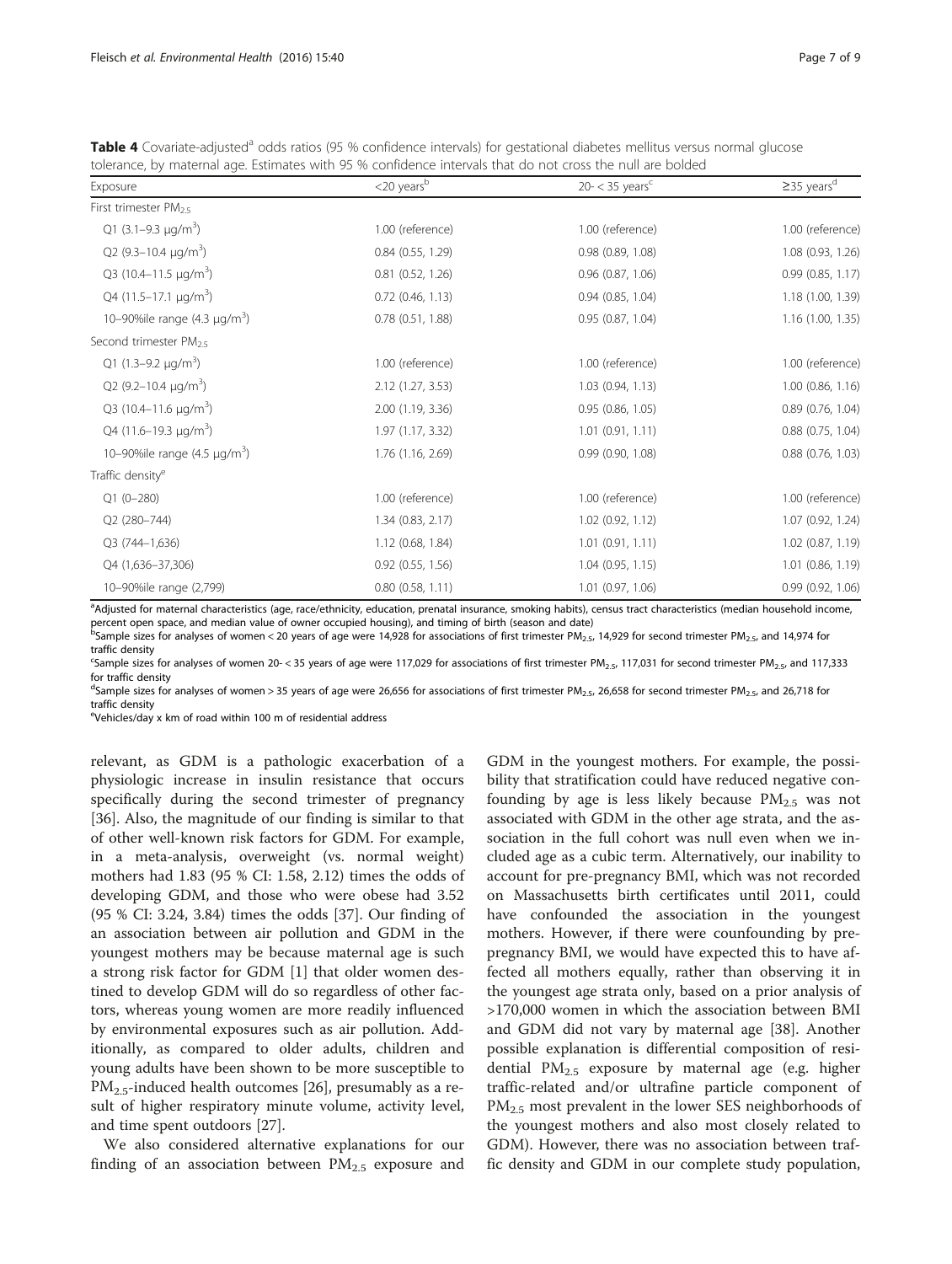<span id="page-7-0"></span>and we found lower rather than higher neighborhood traffic density in the subset of young women with versus without GDM. It is possible that our finding of an association between  $PM_{2.5}$  and GDM in the youngest mothers may also reflect random chance, particularly given the relatively small number of cases of GDM  $(n = 179)$  in the youngest age stratum. Our findings require replication in other populations of young, pregnant women.

In our sensitivity analysis which included multiparous women, first and second trimester  $PM_{2.5}$  exposure was associated with slightly increased odds of GDM in the subgroup who smoked less than 10 cigarettes per day during pregnancy. Tobacco smoke contains particulates and has previously been shown to operate synergistically with air pollution to increase risk of obesity, another cardiometabolic outcome [[30, 31](#page--1-0)]. However, the fact that this association was not present in the heavier smokers (greater than 10 cigarettes per day) makes it difficult to draw a definitive conclusion and suggests the need for replication in other cohorts.

Use of data from the Massachusetts Registry of Vital Records is a unique strength of our study. The registry contains pregnancy data on all Massachusetts residents, includes a large number of cases of GDM, and is free from the selection bias typical of cohort studies. The registry also contains relatively rich data on socioeconomic status, as well as smoking and diabetes history. Also, our  $PM<sub>2.5</sub>$  model, which leveraged satellite aerosol optical depth data, calculated estimates at a fine resolution and had a high mean out-of-sample  $R^2$ .

Potential exposure and outcome misclassification are limitations of the present study that may have biased results toward the null. We did not have information on time-activity patterns or residential moves during pregnancy which could have improved accuracy of exposure estimates. Also, traffic density estimates were for 2002 which may not have been relevant for the whole study period. Outcome misclassification could have occurred as a result of underreporting of GDM on the birth certificate (specificity >98 % and sensitivity 46–83 % when compared to medical records) [[39\]](#page--1-0) or because women with undiagnosed type 2 diabetes mellitus may have inappropriately been included in the GDM group. In addition, based on limited information available in the birth registry, we were unable to account for every factor that might be related to pollution exposure and GDM risk, such as physical activity, family history of GDM, and maternal pre-pregnancy BMI. Also, census tract covariates utilized 2000 Census tract data which may not have been relevant for the whole study period, and thus residual confounding may exist. Also, we did not have exposure estimates available in this dataset for other criteria pollutants such as  $NO_x$  or  $SO_2$ . Overall  $PM_{2.5}$  exposure was low, and it may be that higher levels of exposure are associated with greater risks.

Additional rodent studies are needed to elucidate the extent to which individual criteria pollutants such as  $PM_{2.5}$ , NO<sub>x</sub>, SO<sub>2</sub>, black carbon, and ozone, and mixtures of pollutants, are causally linked to development of GDM and to further investigate mechanisms of action. Large population-based studies with information on multiple criteria pollutants and covariates are also needed, particularly in young cohorts with otherwise low risk of GDM.

# Conclusions

Although our findings require replication, in our cohort, young women were at increased risk for GDM when exposed to higher residential  $PM_{2.5}$  during the second trimester of pregnancy. We otherwise found no consistent evidence of an association between first or second trimester residential  $PM_{2.5}$  exposure or neighborhood traffic density and GDM in pregnant women in Massachusetts with modest levels of air pollution exposure.

# Additional file

[Additional file 1:](dx.doi.org/10.1186/s12940-016-0121-4) Characteristics of Massachusetts mothers (1) overall, (2) < 20 years old with gestational diabetes mellitus (GDM) and (3) < 20 years old without GDM. (PDF 16 kb)

#### Competing interests

The authors declare that they have no competing interests.

#### Authors' contributions

AFF conceived of the study, performed the statistical analyses, and drafted the manuscript. IK created the exposure estimates. HL-G assisted with and checked the statistical analyses. DRG, EO, and JDS made substantial contributions to the interpretation of data. All authors read and approved the final manuscript.

#### Acknowledgements

We thank Joseph Antonelli, Kevin Foster, Milton Kotelchuck, and Steven Melly, for helpful discussions. The authors have received support from the National Institutes of Health (K24HD069408, K12DK094721, K23ES024803, P30DK092924, ES000002), EPA grant RD834798, the Harvard School of Public Health, and the Harvard Pilgrim Health Care Institute.

#### Author details

<sup>1</sup> Division of Endocrinology, Boston Children's Hospital, 300 Longwood Ave. Boston, MA 02115, USA. <sup>2</sup>Department of Geography and Environmental Development, Ben-Gurion University of the Negev, Beer Sheva, Israel. <sup>3</sup> Department of Environmental Health, Harvard School of Public Health Boston, MA, USA. <sup>4</sup>Channing Laboratory, Brigham and Women's Hospital Boston, MA, USA. <sup>5</sup>Obesity Prevention Program, Department of Population Medicine, Harvard Medical School and Harvard Pilgrim Health Care Institute, Boston, MA, USA. <sup>6</sup>Department of Nutrition, Harvard School of Public Health, Boston, MA, USA.

Received: 30 October 2015 Accepted: 8 February 2016 Published online: 24 February 2016